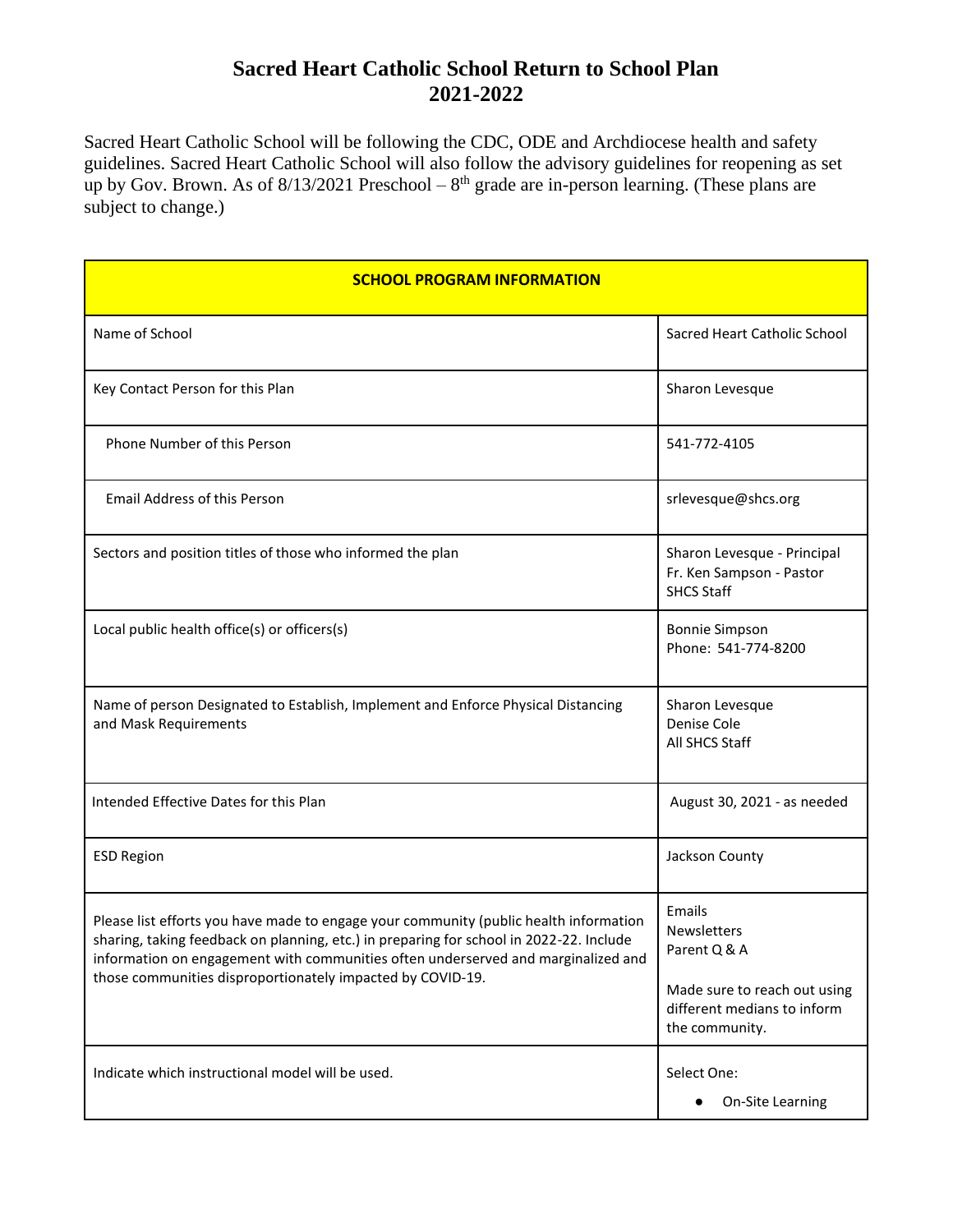| <b>PROTOCOLS</b>                                 |                                                                                                                                                                                                                                                                                                                                                                                     |
|--------------------------------------------------|-------------------------------------------------------------------------------------------------------------------------------------------------------------------------------------------------------------------------------------------------------------------------------------------------------------------------------------------------------------------------------------|
| Cleaning and Hygiene                             | Hand sanitizer for main doors entrance and exits and classrooms,<br>Wash hands before meals, after meals, after using restroom, after sneeze or<br>cough, and before and after recess<br>Wipe down tables before lunch, after lunch<br>Wipe down high touch areas multiple times a day<br>Teachers spray at the end of each day<br>$\bullet$<br>Deep cleaning weekly and some daily |
| <b>Social Distancing</b>                         | Travel paths for hallways with social distancing<br>Signage for classrooms, hallways, restrooms<br>Social distancing marks on floors/walls<br>3' distancing will be followed when possible<br>$\bullet$                                                                                                                                                                             |
| <b>Screening Protocols</b>                       | Observation of staff and students<br>Covid-19 (onsite/self-administered) is available with signed parent<br>permission                                                                                                                                                                                                                                                              |
| Personal Protective Equipment<br>(PPE) Protocols | All students ages 5 and up are required to wear a facemasks (shields<br>$\bullet$<br>approved based on doctor's order)                                                                                                                                                                                                                                                              |
| <b>Student Protocols</b>                         | Washing hands with soap<br>Hand sanitizer $(70% + \text{alcohol})$<br>$\bullet$<br>Don't touch your face<br>$\bullet$<br>Tissue/elbow sneezing and coughing<br>Students age 5 and up, required to wear masks indoors                                                                                                                                                                |
| <b>Staff Protocols</b>                           | <b>PPE</b><br>$\bullet$<br>Washing hands with soap<br>Hand sanitizer $(70% + \text{alcohol})$<br>$\bullet$<br>Don't touch your face<br>Tissue/elbow sneezing and coughing<br>Staff will wear masks when indoors                                                                                                                                                                     |
| <b>Visitors and Deliveries</b>                   | All visitors must wear masks<br><b>Masks</b><br>Wash hands or sanitize hands                                                                                                                                                                                                                                                                                                        |

| <b>PREVENTATIVE TRAINING</b> |                                                                                                            |
|------------------------------|------------------------------------------------------------------------------------------------------------|
|                              | 100% in Building                                                                                           |
| <b>Staff Training Plan</b>   | Professional dev. centered around social distancing, hygiene, sanitizing, cohort<br>groups, and schedules. |
| <b>Student Training Plan</b> | Repeated practice: social distancing, hygiene, sanitizing                                                  |
| Parent Training Plan         | Emails on social distancing, hygiene, symptom checks, PPE                                                  |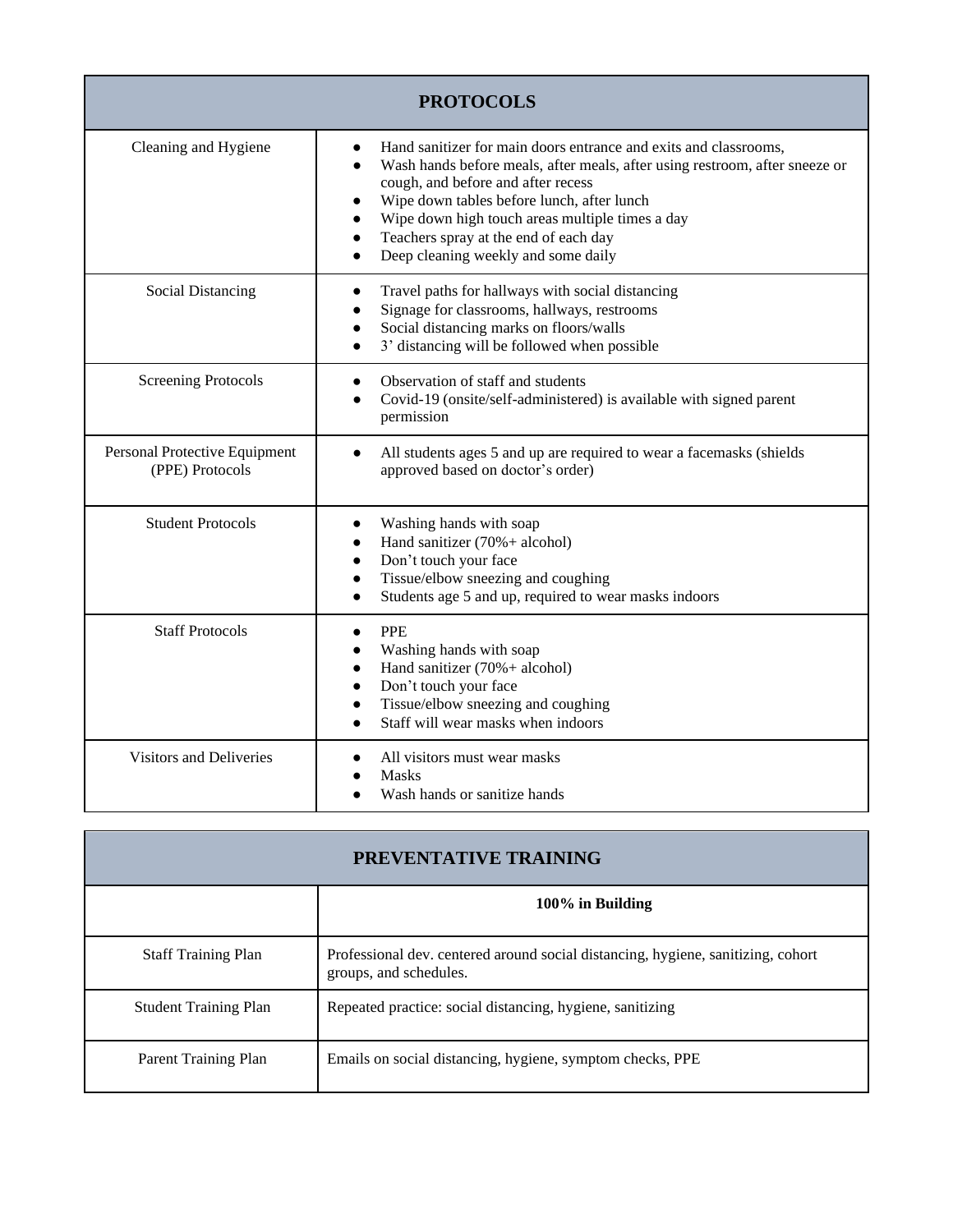| <b>SCHOOL SCHEDULE AND ROUTINES</b> |                                                                                                                                                                                                                                                                                                                                                                                                                                                                                                                                                                                                                                                                                                                                                                                                                                                                                                                                                                                                                                                                                                                          |
|-------------------------------------|--------------------------------------------------------------------------------------------------------------------------------------------------------------------------------------------------------------------------------------------------------------------------------------------------------------------------------------------------------------------------------------------------------------------------------------------------------------------------------------------------------------------------------------------------------------------------------------------------------------------------------------------------------------------------------------------------------------------------------------------------------------------------------------------------------------------------------------------------------------------------------------------------------------------------------------------------------------------------------------------------------------------------------------------------------------------------------------------------------------------------|
| <b>Morning Drop-off Plan</b>        | Morning dropoff starts at 7:45 AM. No exceptions.<br>Preschool will enter through the Daycare entrance on South Ivy<br>$\circ$<br>Prekindergarten will enter the school building through the front door.<br>$\overline{\circ}$<br>If there are siblings, they may also enter through the front door and<br>go to their classrooms.<br>Morning drop-off on the playground for kindergarten through 8 <sup>th</sup><br>$\overline{\circ}$<br>grade.<br>Parents will drive onto the playground and await the morning greeter.<br>$\overline{\mathsf{C}}$<br>Once the greeter arrives at the car $-$ parents and children will signal a<br>$\overline{\mathsf{O}}$<br>thumbs up or thumbs down. Thumbs up means all in the car and<br>family members do not have any of the COVID symptoms, their<br>temperature is normal, and no one in the household has been in close<br>contact with a COVID case.<br>All students will get out of the car and go to the designated school<br>$\overline{\mathsf{O}}$<br>door entrance. At the door they sanitize their hands before entering<br>the building to go to their classrooms |
| After-School Pick-up Plan           | Students will be social distanced by class on school parking lot.<br>$\bullet$<br>Preschool parents will pick up their children from the daycare entrance on Ivy<br>Street.<br>Prekindergarten parents will pick up their children from the ramp on Holly<br>Street.<br>K-8 <sup>th</sup> grade parents will drive onto the playground after following the pickup<br>map at 3 PM.                                                                                                                                                                                                                                                                                                                                                                                                                                                                                                                                                                                                                                                                                                                                        |
| Food Service Plan                   | Eat in the Cafeteria<br>Wash hands/sanitize before and after eating<br>$\bullet$<br>Sanitize tables when complete. Students take home utensils and containers.                                                                                                                                                                                                                                                                                                                                                                                                                                                                                                                                                                                                                                                                                                                                                                                                                                                                                                                                                           |
| Recess/Playground Plan              | Wash hands before and after recess<br>$\bullet$<br>Sanitize shared play equipment/structure daily<br>$\bullet$<br>Cohort groups will rotate between the playground structure and playground.<br>$\bullet$<br>The cohort groups are as follows:<br>$K - 2$ grade<br>$\circ$<br>Kindergarten one cohort<br>First and second grade one cohort<br>3-8 <sup>th</sup> grade<br>$\circ$<br>$3rd$ , 4.5 <sup>th</sup> grades one cohort<br>6,7,8 grades one cohort                                                                                                                                                                                                                                                                                                                                                                                                                                                                                                                                                                                                                                                               |
| Assembly/Announcements Plan         | Morning prayer/announcements on Mondays - Principal Levesque on<br>intercom and rest of the days - student lead at the front office.<br>Every Friday - Morning prayer/pledge outside and SLE awards<br>$\bullet$<br>First Friday of the month - Spirit Day and student of the month<br>$\bullet$                                                                                                                                                                                                                                                                                                                                                                                                                                                                                                                                                                                                                                                                                                                                                                                                                         |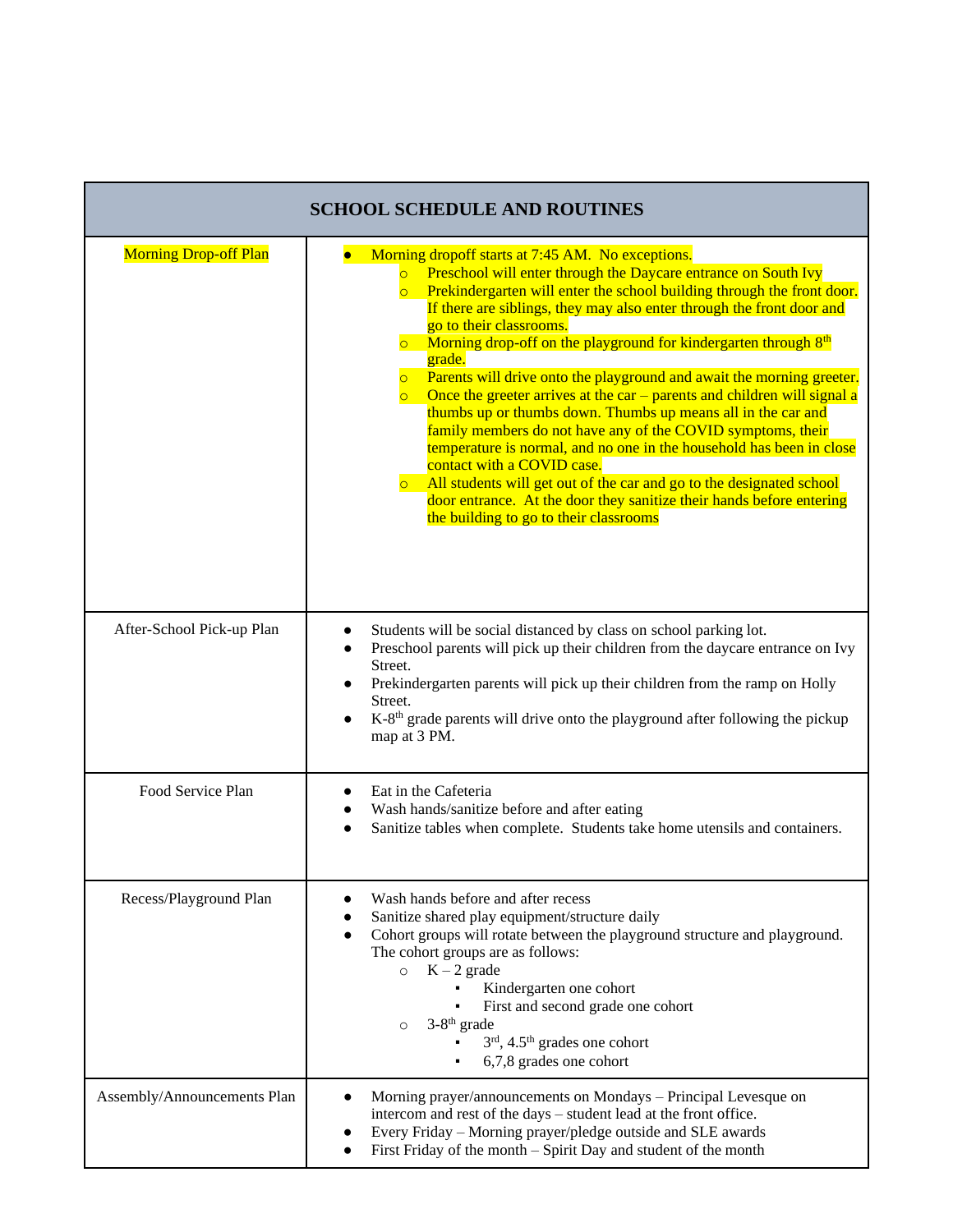## **. SECTION 2: ACADEMIC EXCELLENCE**

| <b>CURRICULUM AND INSTRUCTION</b>                                                  |                                                                                                                                                                                                                                                                                                                                                                                                                                |
|------------------------------------------------------------------------------------|--------------------------------------------------------------------------------------------------------------------------------------------------------------------------------------------------------------------------------------------------------------------------------------------------------------------------------------------------------------------------------------------------------------------------------|
| Attach completed <b>Reflections on Distance Learning</b>                           |                                                                                                                                                                                                                                                                                                                                                                                                                                |
| Plan for Teacher Curriculum Development                                            | Scheduled school in-service dates throughout the school year.<br>Weekly PLC time and faculty meetings for teachers to effectively<br>communicate on goals and use of technology to assist with<br>learning.                                                                                                                                                                                                                    |
| Beginning of Year Assessment Plan                                                  | Summative and Formative student assessments will occur<br>as normal and will be used to drive intentional grade level<br>instruction.<br>Kindergarten – $8th$ grade STAR Reading and Math<br>Assessment and iReady Diagnostic Assessment                                                                                                                                                                                       |
| Grading Expectations and/or Policies                                               | See school handbook for grading policies.                                                                                                                                                                                                                                                                                                                                                                                      |
| Asynchronous and Synchronous Teaching<br>Expectations                              | We are not offering distance learning at this time.                                                                                                                                                                                                                                                                                                                                                                            |
| Plan to Mitigate Learning Loss                                                     | Differentiated Instruction<br>Opportunities to work with our three learning specialists and<br>school counselor.                                                                                                                                                                                                                                                                                                               |
| Systems of Support for Diverse Learners and/or<br><b>English Language Learners</b> | The Learning Specialists will review needs and offer<br>support to the teacher and/or students when applicable.<br>Individual Learning Plans (ILPs) will continue to be<br>reviewed and modifications implemented by school<br>counselor and principal.                                                                                                                                                                        |
| Plan for Students Unable to Attend School                                          | An independent study program will be created by the teacher for<br>the student unable to attend school. Teachers will turn on their<br>video camera in their classrooms for the student and teachers will<br>check in periodically with the student. All homework and<br>classwork will be sent home before the school week starts.<br>Regular weekly zoom meetings will take place between the teacher<br>and parent/student. |
| Professional Development Plan for Teachers                                         | School in-services, professional development days, and staff<br>meetings                                                                                                                                                                                                                                                                                                                                                       |
| Plan for Specialists Classes (i.e. Art, Music,<br>Language, etc.)                  | Students will attend specialist classes with their homeroom class.                                                                                                                                                                                                                                                                                                                                                             |

**MENTAL HEALTH AND SOCIAL EMOTIONAL LEARNING**

Plan to Support SEL at the Start of the School Year **•** Second step curriculum will be taught by the K-8 classroom teacher weekly. • We will create a Shared Document Google Folder to share SEL resources with the staff.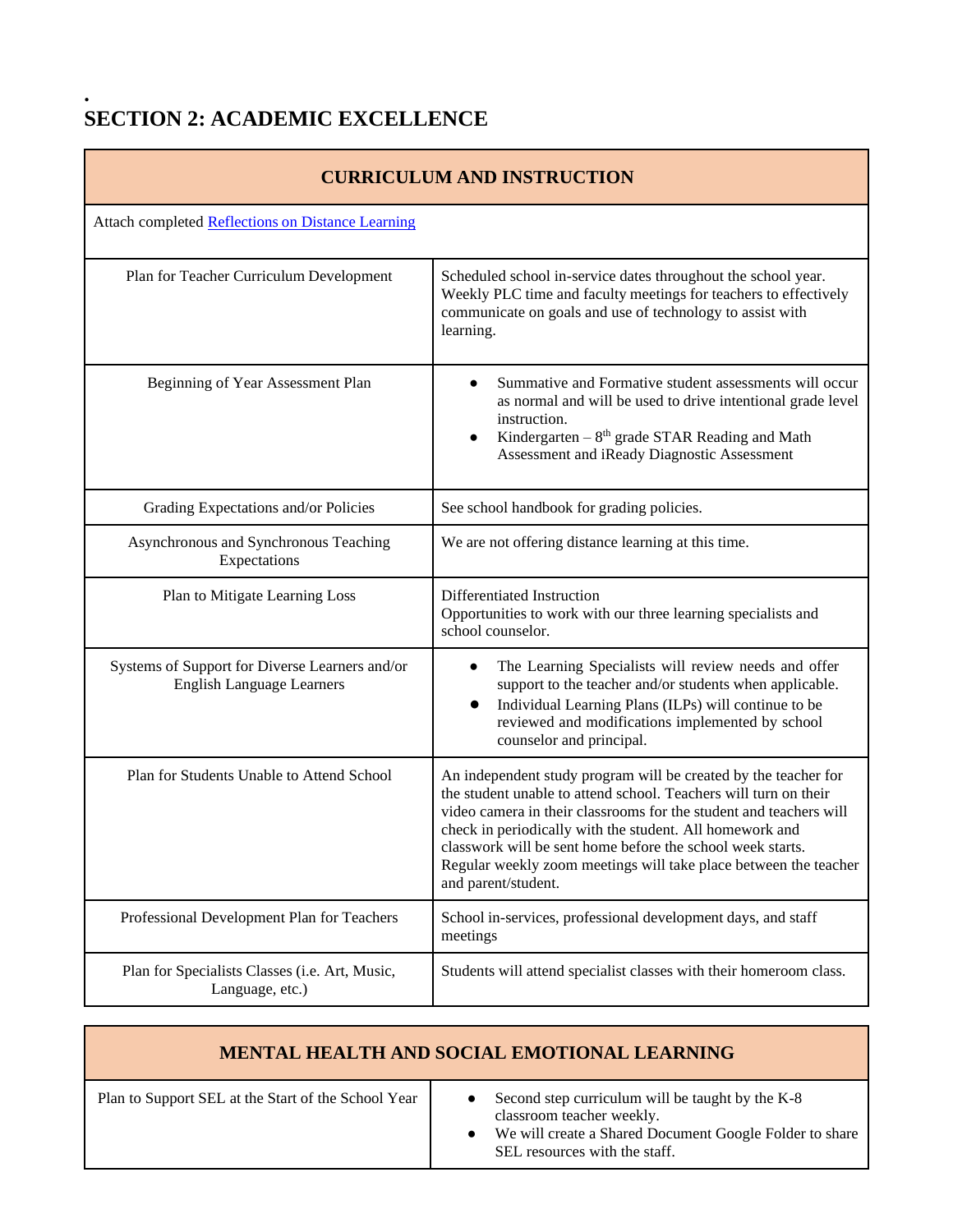|                                                                          | Parent communication regarding easing anxiety around<br>returning to school, wearing masks, distancing protocols<br>will be provided.<br><b>Student Check-ins</b><br>Communication with parents when a student is expressing<br>concerns.<br>Checking on and maintaining the wellbeing of the staff<br>regularly is of utmost importance, especially those<br>disproportionately impacted by Covid-19. |
|--------------------------------------------------------------------------|--------------------------------------------------------------------------------------------------------------------------------------------------------------------------------------------------------------------------------------------------------------------------------------------------------------------------------------------------------------------------------------------------------|
| Family Support and Training Plan                                         | Consistent communication with families via email, letters,<br>newsletters, website, and social media<br>Release of the reopening plan so families can discuss with<br>their child what school will be like.                                                                                                                                                                                            |
| Plan for Identifying and Supporting SEL Mental<br><b>Health Concerns</b> | The school counselor will suggest additional SEL<br>programs to support all learners and provide optional<br>resources to families.                                                                                                                                                                                                                                                                    |

| <b>TECHNOLOGY</b>                                                   |                                                                                                                                                                                        |
|---------------------------------------------------------------------|----------------------------------------------------------------------------------------------------------------------------------------------------------------------------------------|
| If Sacred Heart Catholic School has to shut down<br>due to outbreak | <b>Hybrid Model or 100% Distance Learning</b>                                                                                                                                          |
| Learning Management System or Platform used at<br>each grade level  | Zoom and Google Classroom for all grades                                                                                                                                               |
| Acceptable Use/Safety Policies                                      | Technology policy updated to include digital learning, permission<br>for child to be part of synchronous and asynchronous<br>recordings/instruction; signed by both parent and student |
| <b>Technology Purchase Plan and Related Costs</b>                   | None                                                                                                                                                                                   |

## **SECTION 3: MISSION AND CATHOLIC IDENTITY**

| <b>MISSION AND CATHOLIC IDENTITY</b> |                                                                                                                                                                                                                                                  |
|--------------------------------------|--------------------------------------------------------------------------------------------------------------------------------------------------------------------------------------------------------------------------------------------------|
|                                      | <b>Hybrid Model or 100% Distance Learning</b>                                                                                                                                                                                                    |
| Schoolwide Eucharistic Celebrations  | All students will attend weekly mass and sit with their class in<br>designated pews. 3' feet social distancing when possible.                                                                                                                    |
| <b>Faith Life Activities</b>         | Prayer service<br>Rosary<br>Religion classes<br>Follow Liturgical Calendar<br>Morning prayer                                                                                                                                                     |
| Service Learning Plan                | Monthly service projects will continue as normal as<br>possible.<br>Variety of activities will be planned by our Marketing<br>$\bullet$<br>Coordinator<br>The following will still occur:<br>Collections of canned goods for St. Vincent de Paul |